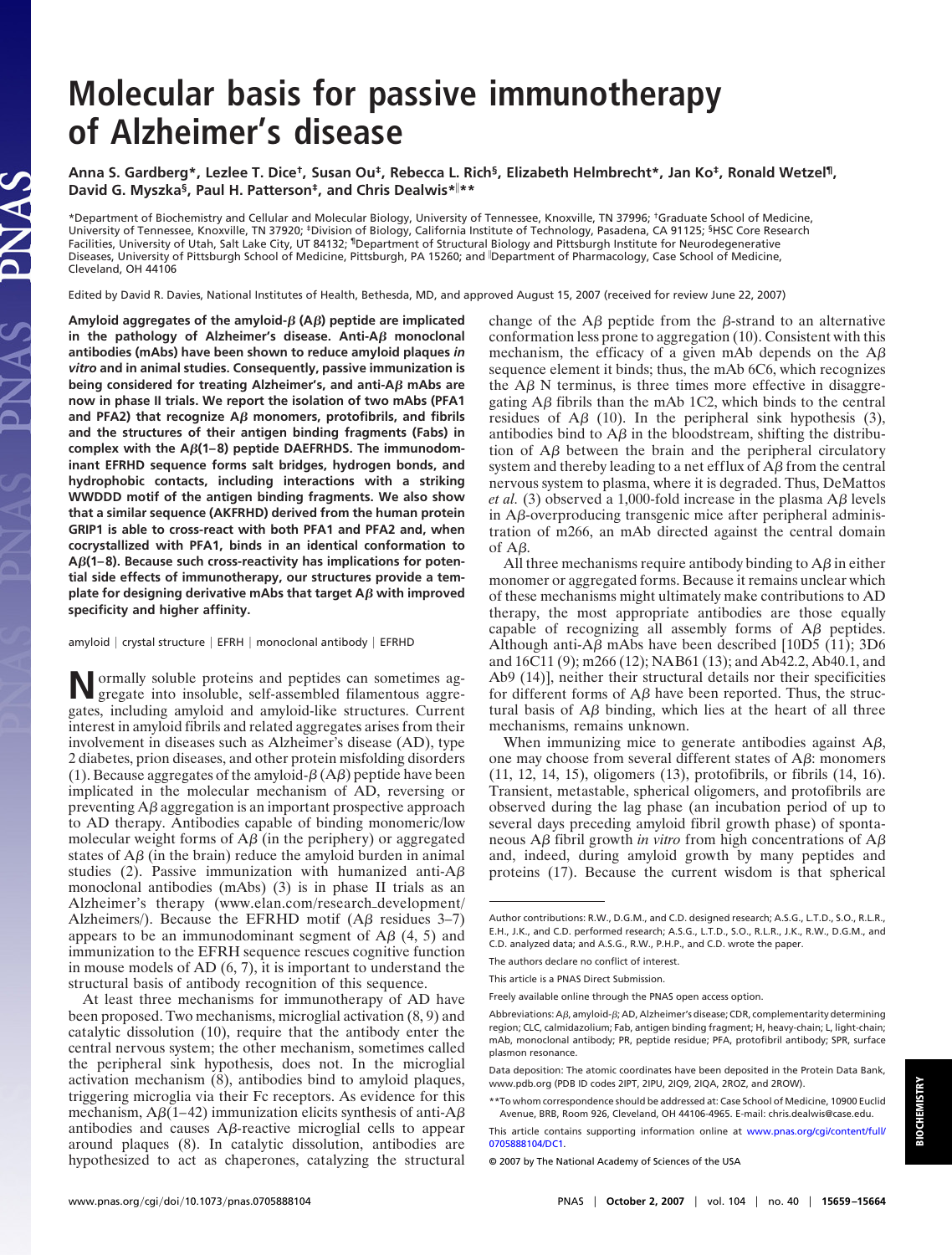## Table 1. ELISA  $EC_{50}$  and SPR  $K_d$  values

| Antibody binding<br>to $A\beta(1-40)$ | Protofibrils.                   |                                    | Monomer,               |                    |                                  |
|---------------------------------------|---------------------------------|------------------------------------|------------------------|--------------------|----------------------------------|
|                                       | IgG ELISA EC <sub>50</sub> , nM | $I$ gG ELISA EC <sub>50</sub> , nM | $\lg G$ SPR $K_d$ , nM | Fab SPR $K_d$ , nM | Fab SPR $K_{d}$ , nM             |
| PFA1                                  | $0.15 \pm 0.12$                 | $0.07 \pm 0.01$                    | 0.018                  | $60 \pm 10$        | 39.0 $\pm$ 0.1; 21 $\pm$ 7 (lgG) |
| PFA <sub>2</sub>                      | $0.16 \pm 0.09$                 | $0.2 \pm 0.2$                      | $0.150 \pm 0.050$      | $35 \pm 1$         | $25 \pm 4$                       |

oligomers and/or protofibrils are the most important toxic species in AD and other amyloid-associated neurodegenerative diseases (18), the prevailing controversy about whether these intermediates are on- or off-pathway in amyloid formation (17) does not impact the validity of targeting these species therapeutically. Because isolated  $A\beta(1-40)$  protofibrils can, depending on conditions, either dissociate (19) or progress to mature fibrils, their use as immunogens is problematic. Protofibrils can be stabilized, however, by the small molecule calmidazolium (CLC), which allows the preparation of stable protofibrils for structural studies and for use as an antigen. These CLC-stabilized protofibrils (*i*) exhibit EM images and hydrogen–deuterium exchange kinetics essentially identical to normal  $\mathbf{A}\boldsymbol{\beta}$  protofibrils, *(ii)* share with protofibrillar assembly intermediates a poor ability to seed elongation of the monomer, and (*iii*) develop into amyloid fibrils, in analogy to normal protofibrils, but at a much slower rate than the latter (20).

We report here the isolation of two murine IgG2a mAbs, anti-protofibril antibodies (PFAs) PFA1 and PFA2, from mice challenged with a CLC-stabilized protofibril form of  $A\beta(1-40)$ and the structures of their antigen binding fragments (Fabs) in complex with the  $A\beta(1-8)$  peptide DAEFRHDS and with the AKFRHD peptide from the human glutamate receptor interacting protein, GRIP1 (21). The Fab fragments exhibit binding to  $\overrightarrow{AB}$  monomers in the 20–40 nM range, and this binding is significantly impaired or eliminated in  $A\beta(1-40)$  mutants in which a single residue in the 3–7 segment is replaced with alanine. The full IgG molecules bind significantly better than Fab fragments to  $\mathbf{A}\boldsymbol{\beta}$  fibrils and protofibrils (0.1–0.2 nM), apparently because of an avidity effect. Our structures reveal that binding of both mAbs to the EFRHD sequence is mediated by a combination of salt bridges, hydrogen bonds, and hydrophobic contacts, including, in both cases, interactions with a striking WWDDD motif in the second heavy-chain (H) complementarity determining region (CDR) (CDR-H2). These structures provide a molecular basis for  $A\beta$  recognition that can be exploited in the design of derivative mAbs of enhanced affinity and specificity (22, 23).

#### **Results**

**Antibody Isolation and Screening.** To isolate aggregate-specific mAbs (16), we injected mice with CLC-stabilized  $A\beta(1-40)$  protofibrils (20) and screened candidate hybridoma clones for persistent binding to protofibrils in the presence of large excesses of monomeric  $A\beta$ . A number of unique IgG and IgM mAbs, all capable of binding to  $A\beta$  protofibrils, were isolated. Two of the IgGs, PFA1 and PFA2, are described here. The mAbs were screened for protofibril affinity in competition assays with  $A\beta(1-40)$  monomers. PFA1 and PFA2 in IgG form both bind CLC-stabilized A $\beta$ (1–40) protofibrils with EC<sub>50</sub> (measured by ELISA) 0.15 nM. Binding to mature  $A\beta(1-40)$  amyloid fibrils is similar at 0.07 nM and 0.2 nM, respectively.

**Surface Plasmon Resonance (SPR) Demonstrates Avidity Effects and Elucidates the Epitope.** SPR analysis for IgG binding to fibrils and protofibrils yields results comparable with those from ELISA (Table 1). ELISAs show that both mAbs bind  $A\beta(1-40)$  protofibrils equally well (Table 1), with  $EC_{50}$  values of 0.15–0.16 nM. ELISA indicates that PFA1 binds more tightly to fibrils than does PFA2 ( $0.07$  vs.  $0.2$  nM), and SPR confirms this: the  $K_d$  values are 0.018 nM and 0.15 nM, respectively.

SPR experiments also revealed that the Fab fragments of PFA1 and PFA2 are capable of binding  $A\beta(1-40)$  monomers, with affinities of 39  $\pm$  0.1 nM and 25  $\pm$  4 nM, respectively (Fig. 1*a* and Table 1). This result indicates that avidity (5, 24) plays an important role in the binding of the bivalent IgGs to multivalent fibrils. Although the SPR  $K_d$  values are 0.018 nM (PFA1) and 0.15 nM (PFA2) for the polydentate binding of IgGs to fibrils, the corresponding  $K_d$  values for Fabs are 60 and 35 nM, representing decreased binding by 100- to 1,000-fold. These values closely match the  $K_d$  values for Fab binding to monomer: 39.0 nM (PFA1) and 25 nM (PFA2). The significantly enhanced binding of the IgG forms of PFA1 and PFA2 to  $\overline{AB}$  aggregates, compared with the monovalent interaction with  $A\beta$ , may explain why competition with  $\Delta\beta$  monomers was ineffective at eliminating these linear epitope mAbs during the hybridoma screening process.

The binding epitope was determined by SPR analysis of previously described (25, 26) single Ala mutants of  $A\beta(1-40)$ (Fig. 1*b*). Ala mutation at peptide residue (PR) 8 (Fig. 1*b*) or higher (data not shown) consistently yields WT levels of binding in SPR experiments. The Asp-1 $\rightarrow$  Ala mutant peptide shows little reduction in binding, consistent with the crystal structures discussed below, in which Asp-1 is disordered. Binding is nearly



Fig. 1. SPR reveals AB peptide binding to PFA1 via the EFRHD epitope. (a) Kinetic analysis of AB(1–40) (WT) monomer at 0, 1.23, 3.70, 11.1, 33.3, 100, and 300 nM, binding to PFA1 Fab immobilized at densities of 2,720 response units (RU) (shown) and 1,280 RU (data not shown). Duplicate binding responses for each monomer concentration are overlaid with the global fit of a simple 1:1 interaction model (smooth lines), which yielded  $k_{\rm a} = (1.431 \pm 0.003) \times 10^4$  M $^{-1}$  s $^{-1}$ ,  $k_{\rm d} =$ (5.58  $\pm$  0.01)  $\times$  10<sup>-4</sup> s<sup>-1</sup>, and  $K_{\rm d}$  = 39.0  $\pm$  0.1 nM. (*b*) WT and Ala-substituted mutants of A $\beta$ (1–40) monomers were sequentially flowed over PFA1 IgG captured on anti-IgG flow cell surfaces (SPR). Significant RU peaks show good peptide binding, whereas the absence of a peak shows no binding. Results from PFA2 were essentially identical. The D7A mutation limits but does not completely eliminate binding. The numbering scheme is  $A\beta(1-40)$ -specific.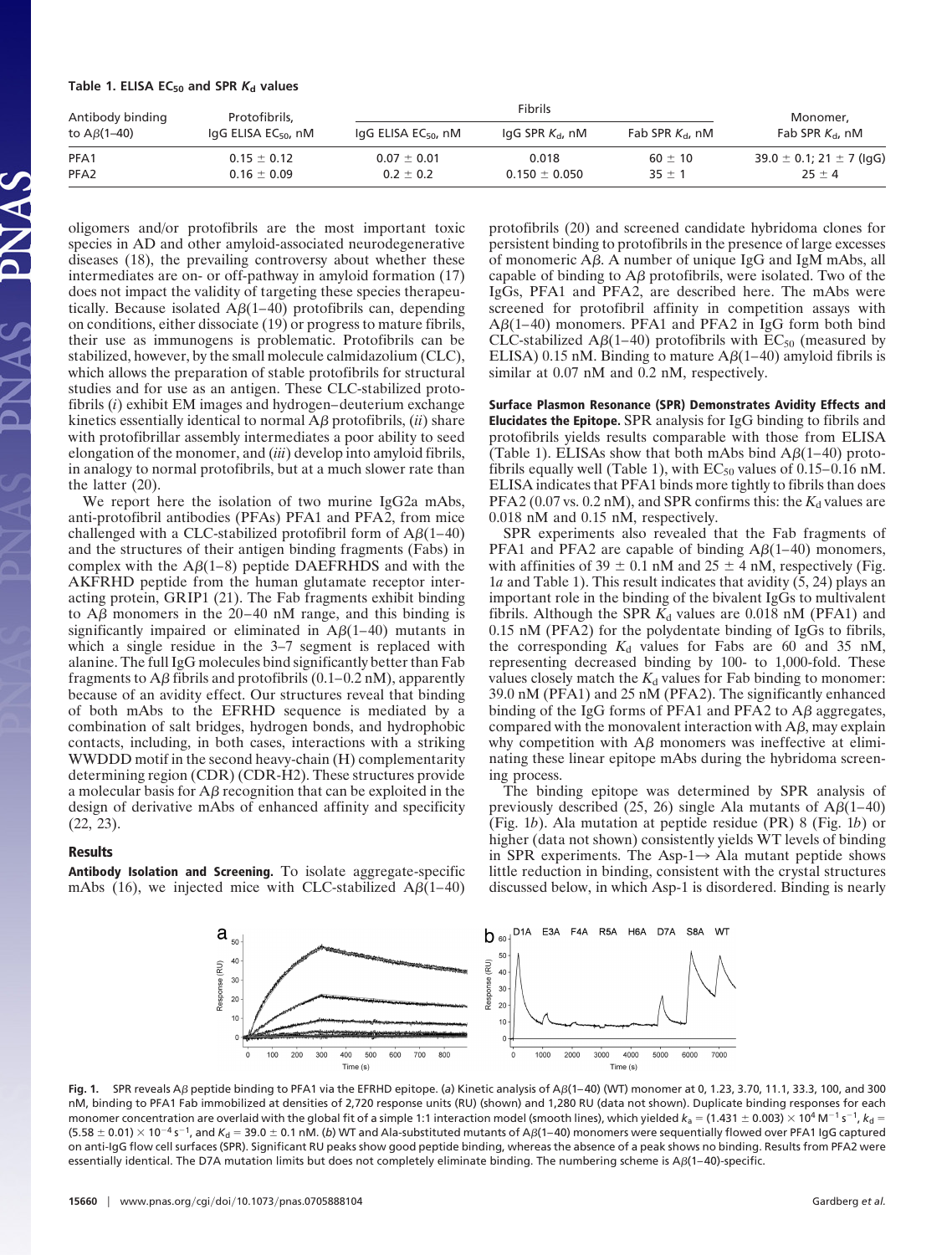**Table 2. Abbreviated x-ray data measurement and refinement statistics**

| Measurement                      | PFA1-apo    | PFA1-pep     | PFA1-E3K      | PFA2-apo1    | PFA2-pep     |
|----------------------------------|-------------|--------------|---------------|--------------|--------------|
| Resolution, A                    | 2.0         | 1.65         | 2.1           | 2.3          | 2.5          |
| $R_{sym}$                        | 0.05(0.19)  | 0.055(0.467) | $0.2(0.223)*$ | 0.072(0.359) | 0.071(0.473) |
| $\mathcal{U}\sigma\mathcal{U}$   | 16.3(4.5)   | 21.9(2.4)    | 9.8(4.1)      | 10.8(2.8)    | 12.4(1.5)    |
| Completeness, %                  | 93.1 (85.1) | 90.7 (66.3)  | 87.6 (65.6)   | 93.0 (92.8)  | 96.0 (89.8)  |
| $R_{\text{fac}}/R_{\text{free}}$ | 0.177/0.223 | 0.182/0.225  | 0.201/0.261   | 0.211/0.278  | 0.208/0.277  |
| Bond RMSD, Å                     | 0.011       | 0.012        | 0.009         | 0.010        | 0.016        |
| Angle RMSD, °                    | 1.429       | 1.436        | 1.169         | 1.332        | 1.573        |

\**R*merge. Data from two crystals of PFA1-E3K were scaled for higher completeness. Thus, we report *R*merge values in place of *R*sym for this structure.

eliminated for Ala mutations at positions 3, 4, 5, and 6. The Asp-7 $\rightarrow$  Ala mutant peptide exhibits significantly reduced binding to both mAbs. Thus, the  $A\beta$  binding epitope for PFA1 and PFA2 was shown by SPR to be the linear sequence EFRHD.

**Overall Structure of PFA1 and PFA2 Fab apo and Complex Forms.** To explore the structural basis of binding, we solved the x-ray structures of the two Fab fragments both alone (*apo*) and bound to the peptide fragment  $A\beta(1-8)$  ("PFA1-pep" and "PFA2pep''); the amino acid sequence of  $A\beta(1-8)$  is DAEFRHDS. The structures were determined by molecular replacement; the highest resolution structure is at 1.65 Å. Additionally, we crystallized PFA1 with a "mutant"  $A\beta(2-7)$  peptide AKFRHD, whose sequence is found in GRIP1 (residues 110–115), to illustrate the potential for cross reaction (PFA1–E3K). Abbreviated crystallographic data are presented in Table 2. Full crystallographic data collection and refinement parameters are presented in [supporting information \(SI\) Table 5.](http://www.pnas.org/cgi/content/full/0705888104/DC1)

In our three complex structures, at least six residues of the peptide can be traced unambiguously from the electron density maps (Fig. 2*a*). In all structures, the electron density for the CDRs is readily traced. The antigen binding site, which lies in a cleft between the light-chain (L) and H variable domains, is formed by four of the six CDRs: CDR-L1, CDR-L3, CDR-H2, and CDR-H3 (sequences are shown in Table 2). The  $A\beta(1-8)$ peptide adopts nearly identical conformations when bound to the two Fabs (C $\alpha$  RMS deviation for residues 2–8 is 0.48 Å) (Fig. 2*b*), which is not surprising given that PFA1-Fab and PFA2-Fab have identical L and similar H sequences.

**A(1– 8) Binding to PFA1 and PFA2 Features the WWDDD Motif.** The structures of the antibody complexes reveal the key interactions for substrate binding. Small conformational changes in the two Fabs at the CDRs accompany peptide binding indicative of induced fit [\(SI Table 6\)](http://www.pnas.org/cgi/content/full/0705888104/DC1). In both structures, the main chain of the CDR-H3 and CDR-L1 loops moves (maximum  $C\alpha$  displacement is 1.7 Å) to accommodate the peptide, alleviating steric clashes. Peptide binding also induces changes in side-chain conformations, with H His-97, Trp-53, and Asp-100C (Kabat numbering is used throughout) changing rotamers with peptide binding [\(SI](http://www.pnas.org/cgi/content/full/0705888104/DC1) [Fig. 4\)](http://www.pnas.org/cgi/content/full/0705888104/DC1).

The  $A\beta(1-8)$  peptide binds in a partially extended coil with no evident  $\alpha$  or  $\beta$  structure. Complex formation between the  $A\beta(1-8)$  peptide and mAb buries  $\hat{4}94 \, \AA^2$  and  $528 \, \AA^2$  of PFA1 and PFA2, respectively. A striking feature of the CDR regions of both mAbs is the WWDDD motif in CDR-H2. The WWDDD motif is found in other mAbs such as AAO18227 (anti-human Fc), AAB02362 (anti-flu), AAQ24154 (anti-human CD16), AAS00782 (anti-DNA), and Fab28 (anti-HIV1-RT); it appears to be restricted to the IGHV8 subtype (Ig allele nomenclature from the IMGT database of Ig genes) (27) gene sequences, making it an important antigen recognition motif. Our structures provide the first example of the WWDDD motif binding to a positively charged residue and to an adjoining aromatic residue. In our structures, both Trp (W) residues and two of the three Asp (D) residues interact with the bound peptide, particularly residues Phe-4 and Arg-5, making this motif important in epitope recognition (Fig. 2*b*, [SI Fig. 5,](http://www.pnas.org/cgi/content/full/0705888104/DC1) and [SI Table 7\)](http://www.pnas.org/cgi/content/full/0705888104/DC1).

The key residues of  $A\beta s$  for binding PFA1 and PFA2 consist of PRs <sup>3</sup>EFRHD<sup>7</sup> at the A $\beta$  N terminus (shown in Fig. 2*b*). They make bulk of the hydrogen bonds, ion-pair, and van der Waals interactions with the Fabs [\(SI Table 7\)](http://www.pnas.org/cgi/content/full/0705888104/DC1). This EFRHD binding region is entirely consistent with the epitope derived by SPR, as discussed above. The carboxyl group of PR Glu-3 is within hydrogen bonding distance of the side-chain of L His-27D in both PFA1-pep and PFA2-pep. In both complexes, the side-



Fia. 2. PFA1 and PFA2 bind to the  $A\beta(1-8)$  peptide. (a) Stereoview of a simulated-annealing omit map contoured at  $3\sigma$  shows the electron density for the free DAEFRHDS peptide bound to the CDR of PFA1. (*b*) Stereoview of the overlay of the peptides and CDRs highlights the similarity in binding. PFA1 pep is shown in blue, PFA2-pep is in green. Residues are numbered by the Kabat scheme.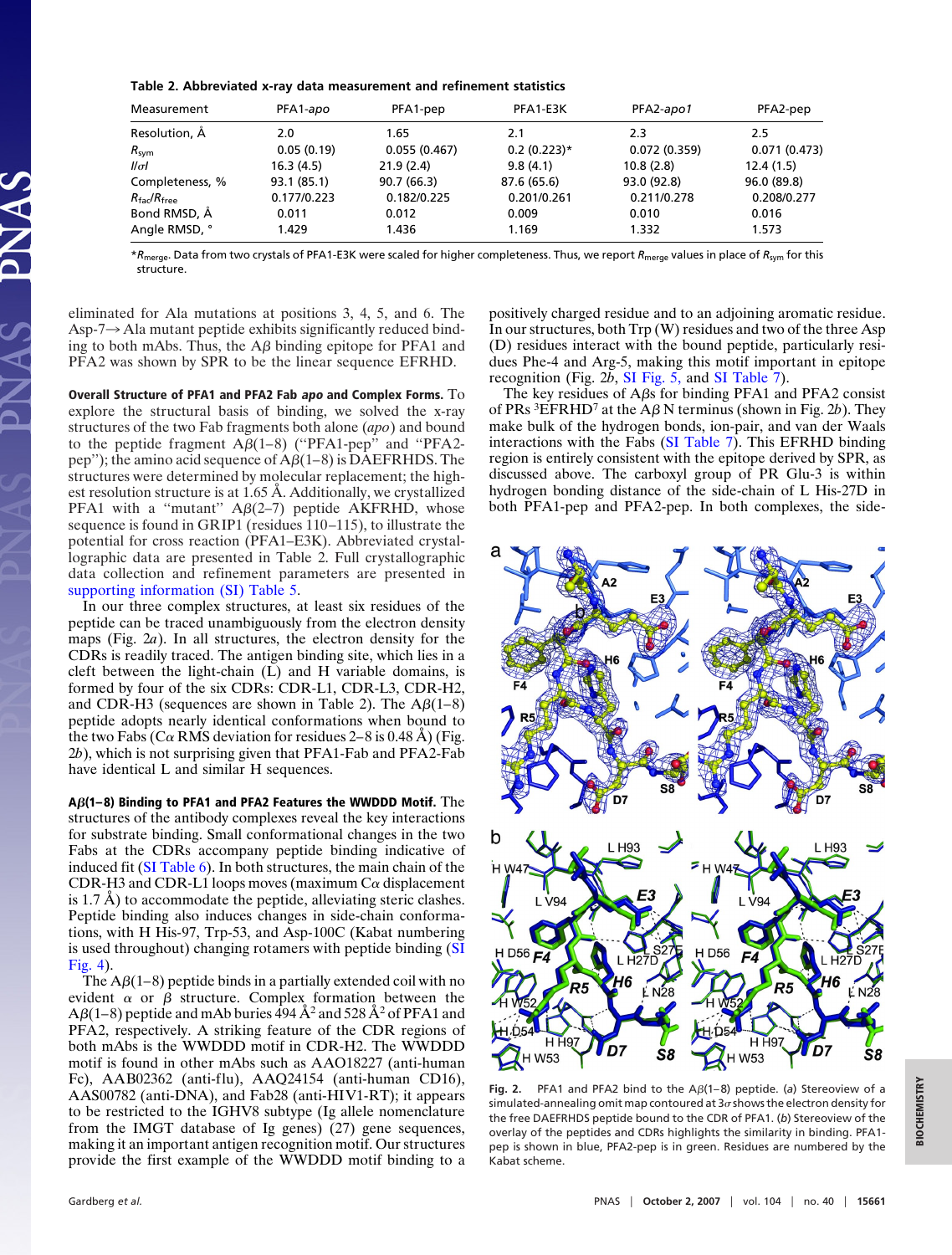

**Fig. 3.** Electrostatics of binding. The electrostatic potential surface of PFA1 with bound peptide. Blue represents positive charge, red indicates negative charge, and the apolar surface is shown in white. The  $A\beta(1-8)$  peptide is drawn with carbon (yellow), nitrogen (blue), and oxygen (red). Although the Arg 5 residue sits in a pocket of strong negative charge, the Glu 3 residue has no correspondingly positive region around it. This position is susceptible to substitution and cross-reaction.

chain of PR Glu-3 hydrogen bonds to L Ser27E (N and OG atoms) and makes some long-range  $(< 5 \text{ Å})$  ion-pair interactions with the L His-93 side chain.

The electrostatic environment of the peptide-binding site is shown in Fig. 3. PR Phe-4 is buried deep within a binding pocket consisting of H Trp-47, and Trp-52 belonging to the aforementioned WWDDD motif [\(SI Fig. 5\)](http://www.pnas.org/cgi/content/full/0705888104/DC1) and the L Leu-96 and H His-50 residues and makes edge-on hydrophobic interactions with these residues. PR Phe-4 also makes hydrogen bonds via its main-chain amide N and carbonyl O to the main-chain of L Ser-92 and the side chain of L His-27D, respectively. PR Arg-5 makes salt bridges with H Asp-54 and -56 belonging to the WWDDD motif, whereas the side chain of PR His-6 hydrogen bonds to the side chain of H Asp-100C. Furthermore, PR His-6 makes a parallel  $\pi$ -overlap with L Tyr-32. PR Asp-7 N hydrogen bonds to H His-97 O. PR Asp-7 makes hydrogen bonds to the side chain of H His-97 and to L Asn-28 ND2. No hydrogen bonds are made from the Fabs to the terminal residues PR Asp-1 and PR Ser-8. In fact, PR Asp-1 is not visible in the electron density maps in either complex. In both complexes, the amide of PR His-6 makes an intramolecular hydrogen bond to the carbonyl oxygen of Phe-4, stabilizing the peptide conformation.

**PFA1 and PFA2 Are Highly Homologous.** The similarity of mAbs in binding to  $A\beta$  reflects their sequence similarity: Their light chains are identical, expressing the kappa IGKV1–117 allele (27). The PFA1 and PFA2 heavy chains strongly resemble the product of the IGHV8S7 allele (27); they exhibit 92% sequence identity with one another, with four residue differences at the CDRs and one adjacent to CDR-H2 (Table 3). None of the divergent residues are directly involved in short-range  $(<3.5 A$ ) interactions to the peptide. However, the CDR-H3 regions of PFA1 and PFA2 differ from one another at two adjacent residues (TT vs. NV) that make 3.8–4.8 Å polar interactions with the bound peptide; such longer-range effects may contribute to the nearly 2-fold difference in binding affinity between these two mAbs and the  $A\beta$  monomer.

**Binding of PFA1 and PFA2 to Related Sequences.** Although the binding constants of these mAbs for  $\overrightarrow{AB}$  are significant and within a therapeutically useful range, the shortness of the  $A\beta$ sequence epitope raises possible specificity issues. A BLAST search revealed that the only protein in the human genome containing the AEFRHD sequence is its membrane-associated amyloid precursor protein. Nonetheless, it is possible that human sequences related to AEFRHD might cross-react with antibodies, such as PFA1 and PFA2, causing side effects during passive immunotherapy. Indeed, the SPR studies showed that Ala replacements at residues 3 and 7 of this epitope do not fully eliminate binding. BLAST and FASTAS3 searches yielded six extracellular, secreted, or membrane-associated human proteins featuring sequences matching 5 of the 6 residues of AEFRHD [\(SI Table 8\)](http://www.pnas.org/cgi/content/full/0705888104/DC1). If we limit our search to the EFRH motif, the dominant binding motif as revealed by our structures and SPR studies, we obtain additional hits [\(SI Table 8\)](http://www.pnas.org/cgi/content/full/0705888104/DC1).

As a preliminary investigation of the specificity of PFA1 and PFA2 with respect to the human genome, the WT  $\text{A}\beta(2-7)$ peptide AEFRHD and mutants derived from proteins listed in [SI Table 8,](http://www.pnas.org/cgi/content/full/0705888104/DC1) AKFRHD, AEIRHD, AEFRSD, and REEFRHEA, were synthesized, and their affinity for the two Fab fragments was determined by SPR. AEIRHD and AEFRSD showed no measurable binding to PFA1 and PFA2. However, we found that PFA1-Fab binds to AKFRHD (a sequence found GRIP1) with an affinity 28 times lower than that at which it binds to AEFRHD (Table 4). Similarly, SPR studies show that PFA2-Fab also binds to the GRIP1-derived peptide AKFRHD with 35-fold lower affinity than that at which it binds to AEFRHD (Table 4). Perhaps more significantly, the peptide sequence REEFRHEA, derived from the human receptor-related neurotrophic tyrosine kinase (ROR2), actually binds to PFA1 and PFA2 with approximately twice the affinity of the WT  $A\beta$ (2–7) peptide AEFRHD (Table 4). Thus, although the AEFRHD sequence is unique in the known mouse and human proteomes, it has near-matches with several other proteins in both species. These *in vitro* results

|  |  |  |  | Table 3. Sequence alignment of PFA1 and PFA2 CDRs |  |
|--|--|--|--|---------------------------------------------------|--|
|--|--|--|--|---------------------------------------------------|--|

| Chain   | CDR <sub>1</sub>   | CDR <sub>2</sub> | CDR <sub>3</sub>       |
|---------|--------------------|------------------|------------------------|
| PFA1_L  | <b>OSIVHSNGNTY</b> | <b>KVS</b>       | <b>FOGSHVPLTF</b>      |
| PFA2_L  | <b>QSIVHSNGNTY</b> | <b>KVS</b>       | <b>FOGSHVPLTF</b>      |
| Binding | $27 + * * + +$     | 50               | $89***$                |
| PFA1_H  | GFSLSTSGMG         | <b>IWWDDDR</b>   | <b>VRRAHTTVLGDWFAY</b> |
| PFA2_H  | <b>GFSLRTSGMG</b>  | <b>IWWDDDK</b>   | <b>VRRAHNVVLGDWFAY</b> |
| Binding | 26                 | $51 + +$ **      | $93 + + * + *$         |

Italicized text indicates mismatches between PFA1 and PFA2. Bold text indicates binding to peptide. Asterisks indicate hydrogen bonding at  $<$ 3.5 Å.  $+$  indicates a 3.5- to 5-Å distance between polar atoms.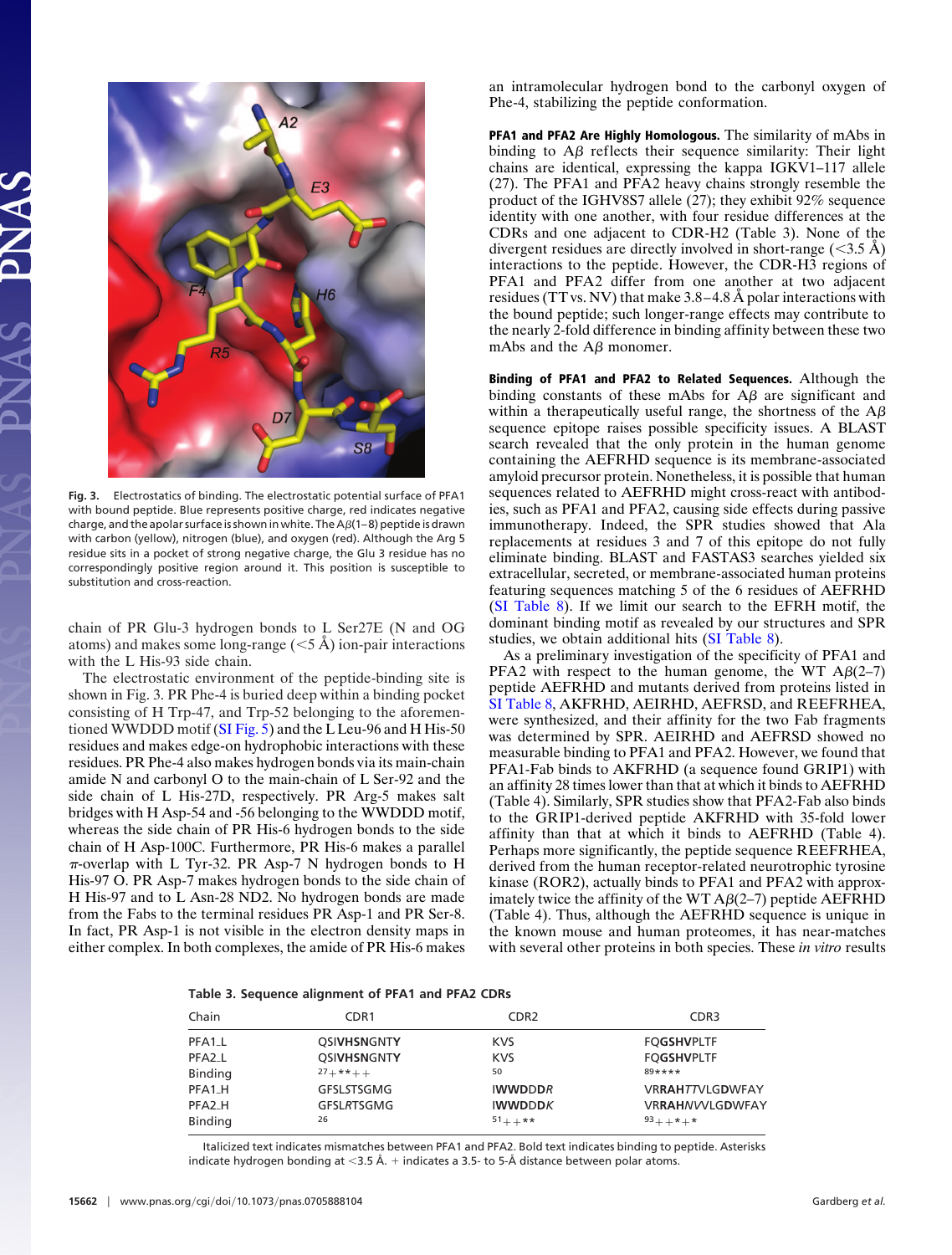| Table 4. SPR results for A $\beta$ (2–7), Grip1(110–115), Ror2(518–525), and pyroglutamic A $\beta$ (3–8) |  |  |  |
|-----------------------------------------------------------------------------------------------------------|--|--|--|
|-----------------------------------------------------------------------------------------------------------|--|--|--|

| Peptide  | $AB(2-7)$       | Grip1(110-115)   | Ror2(518–525)       | $A\beta(3-8)$       |
|----------|-----------------|------------------|---------------------|---------------------|
| mAb      | AEFRHD "WT," nM | AKFRHD "E3K," nM | REEFRHEA "Ror2," nM | pGluFRHD "pyro," nM |
| PFA1-FAB | 60-120          | 3,400            | 24                  | 3,000               |
| PFA2-FAB | 160-280         | 9.880            | 93                  | 12,200              |

*K*<sub>d</sub> values were determined from  $k_d/k_a$ . pyro, pyroglutamate.

do not necessarily imply that the full-length protein will interact with the mAb *in vivo*; however, they do illustrate the potential for complications from cross-reactivity.

A significant portion of the  $\overrightarrow{AB}$  found in the brain is Nterminally truncated, and the most prevalent of these modified forms is one lacking residues 1 and 2 and beginning with a pyroglutamate residue (pyroglutamate-Glu  $A\beta$ ). This form is expected to be resistant to exopeptidase digestion and is also more amyloidogenic than full length peptides, suggesting that this  $\Delta\beta$  breakdown product might play a significant role in pathology (28). Because E3 is part of the PFA1/PFA2 epitope, we expected these mAbs to exhibit diminished affinity for pyroglutamate-Glu forms of  $A\beta$ . In fact, we found that the peptide pGlu-FRHD is bound by the antibodies  $\approx$  50- to 70-fold less well than the corresponding WT sequence (Table 4). Thus, although the pathological roles of the pyroglutamate-Glu  $A\beta$ peptide and other truncated forms of  $A\beta$  is yet to be worked out, in the future it may also be necessary to develop antibodies that effectively bind to these forms.

**PFA1 Complexed with the GRIP1 Peptide.** The AKFRHD peptide from GRIP1 (whose binding to PFA1 and PFA2 was discussed above) was cocrystallized with PFA1. We observed clear peptide electron density in a PFA1-AKFRHD cocrystal structure. Binding of the AKFRHD (''E3K'') peptide to PFA1 is nearly identical (C $\alpha$  RMSD is 0.23 Å) to that of A $\beta$ (1–8), except that it is the tail of the substituted lysine residue rather than the glutamate making a hydrogen bond with L Ser-32 [\(SI Fig. 6\)](http://www.pnas.org/cgi/content/full/0705888104/DC1). The Glu-to-Lys substitution also results in replacing the favorable ion-pair interaction made by the  $\overrightarrow{AB}$  peptide to His by a less favorable van der Waals contact formed between two basic residues. Quantitatively, AEFRHD of the A $\beta$  peptide makes  $\approx 30\%$  more ionpair interactions (12 vs. 9) at short range (<4 Å) and  $\approx$  60% more  $(18 \text{ vs. } 11)$  at medium range (between 4 and 6 Å) than AKFRHD. Because they both make 18 hydrogen bonds, these ion-pairing differences may possibly account for the  $\approx$ 30-fold reduction in binding of the GRIP1 peptide relative to the  $A\beta$  peptide.

## **Discussion**

The structures of mAb Fab fragments in complex with an N-terminal A $\beta$  peptide illustrate the molecular basis for A $\beta$ recognition by these mAbs. The interface features a striking WWDDD motif. Residues in the CDR-L1, CDR-L3, CDR-H2, and CDR-H3 loops take part in binding.

The accumulated experience of many efforts to obtain antibodies to  $A\beta$  suggests that the N terminus may be the immunodominant epitope of this peptide. Furthermore, if aggregated forms of  $A\beta$  are to be targeted in therapy, antibodies to the N terminus will probably be required, given the poor accessibility of other portions of the sequence in aggregates (29, 30).

- 2. Weiner HL, Frenkel D (2006) *Nat Rev Immunol* 6:404–416.
- 3. DeMattos RB, Bales KR, Cummins DJ, Dodart JC, Paul SM, Holtzman DM (2001) *Proc Natl Acad Sci USA* 98:8850–8855.
- 4. Gevorkian G, Petrushina I, Manoutcharian K, Ghochikyan A, Acero G, Vasilevko V, Cribbs DH, Agadjanyan MG (2004) *J Neuroimmunol* 156:10–20.
- 5. Solomon B (2004) *Curr Alzheimer Res* 1:149–163.

In summary, the structures and binding data presented here provide insights into at least one way in which the immune system generates antibodies to bind this epitope, and they also provide the necessary foundation for structure-based design of antibodies with enhanced properties. Structural modifications in the CDR residues, for example, may lead to derivative antibodies with improved binding to the WT sequence and its natural breakdown products (such as the pyroglutamate-Glu  $\overrightarrow{AB}$  form) and reduced binding to related sequences, such as Ror2, found in the human genome that, if left unaddressed, might lead to significant side reactions in immunotherapy.

## **Methods**

Preparation of disaggregated monomer (31), mature amyloid fibrils (31), and CLC-stabilized protofibrils (25) was as described. Preparation of hybridoma cell lines and antibody sequencing is described in *[SI Text](http://www.pnas.org/cgi/content/full/0705888104/DC1)*. The mAb purification and papain fragmentation protocol was adapted from Goding (ref. 32, chap. 9).

IgG affinities for  $A\beta(1-40)$  fibrils and protofibrils were measured by using a microtiter plate assay as described in ref. 16. A full description of the SPR binding experiments is in *[SI Text](http://www.pnas.org/cgi/content/full/0705888104/DC1)*. Briefly, binding studies were performed at 20°C by using BIAcore (Uppsala, Sweden) 2000 optical biosensors equipped with CM5 sensor chips.

Reagents 37–47 from the Hampton Index (33) were used for initial screening, and some initial *apo* hits were obtained by using the PHOENIX crystallization robot (Art Robbins Instruments, Sunnyvale, CA). Data were indexed, integrated, and scaled with the HKL2000 package (34). The original PFA2 triclinic *apo* structure was solved by molecular replacement, using the constant ( $CL+CH1$ ) and variable portions of FAB4C6 (PDB ID code 1NCW) separately (35). Protein rebuilding, including water-picking, was performed in Coot (36); refinement was conducted with Refmac5 (37). A partially refined PFA2 *apo* model was idealized and used for solution of the other structures. Structures were validated with SFCHECK (38), PROCHECK (39), and MOLPROBITY (40).

Abbreviated data collection and refinement statistics appear in Table 2. Full crystallization conditions, validation information, and statistics appear in [SI Table 5](http://www.pnas.org/cgi/content/full/0705888104/DC1) and *[SI Text](http://www.pnas.org/cgi/content/full/0705888104/DC1)*. Buried surface area was calculated with Areaimol with a 1.4-Å probe radius.

We thank Angela Williams (University of Tennessee) for providing disaggregated peptides and  $CLC-A\beta$  protofibrils, Dr. Elias Fernandez for useful suggestions, Dr. Hai Xu (University of Tennessee) for assistance with crystallography of PFA2-pep, and Lauren Cagliuso for assistance. We also thank BioCARS at the Advanced Photon Source. This work was supported by National Institutes of Health Grants NS46356 (to R.W., P.H.P., and C.D.) and R01 AG018416 (to R.W. and D.G.M.).

- 6. Frenkel D, Dewachter I, Van Leuven F, Solomon B (2003) *Vaccine* 21:1060–1065.
- 7. Lavie V, Becker M, Cohen-Kupiec R, Yacoby I, Koppel R, Wedenig M, Hutter-Paier B, Solomon B (2004) *J Mol Neurosci* 24:105–113.
- 8. Schenk D, Barbour R, Dunn W, Gordon G, Grajeda H, Guido T, Hu K, Huang J, Johnson-Wood K, Khan K, *et al.* (1999) *Nature* 400:173–177.
- 9. Bard F, Cannon C, Barbour R, Burke RL, Games D, Grajeda H, Guido T, Hu K, Huang J, Johnson-Wood K, *et al.* (2000) *Nat Med* 6:916–919.

<sup>1.</sup> Dobson CM (2002) *Nature* 418:729–730.